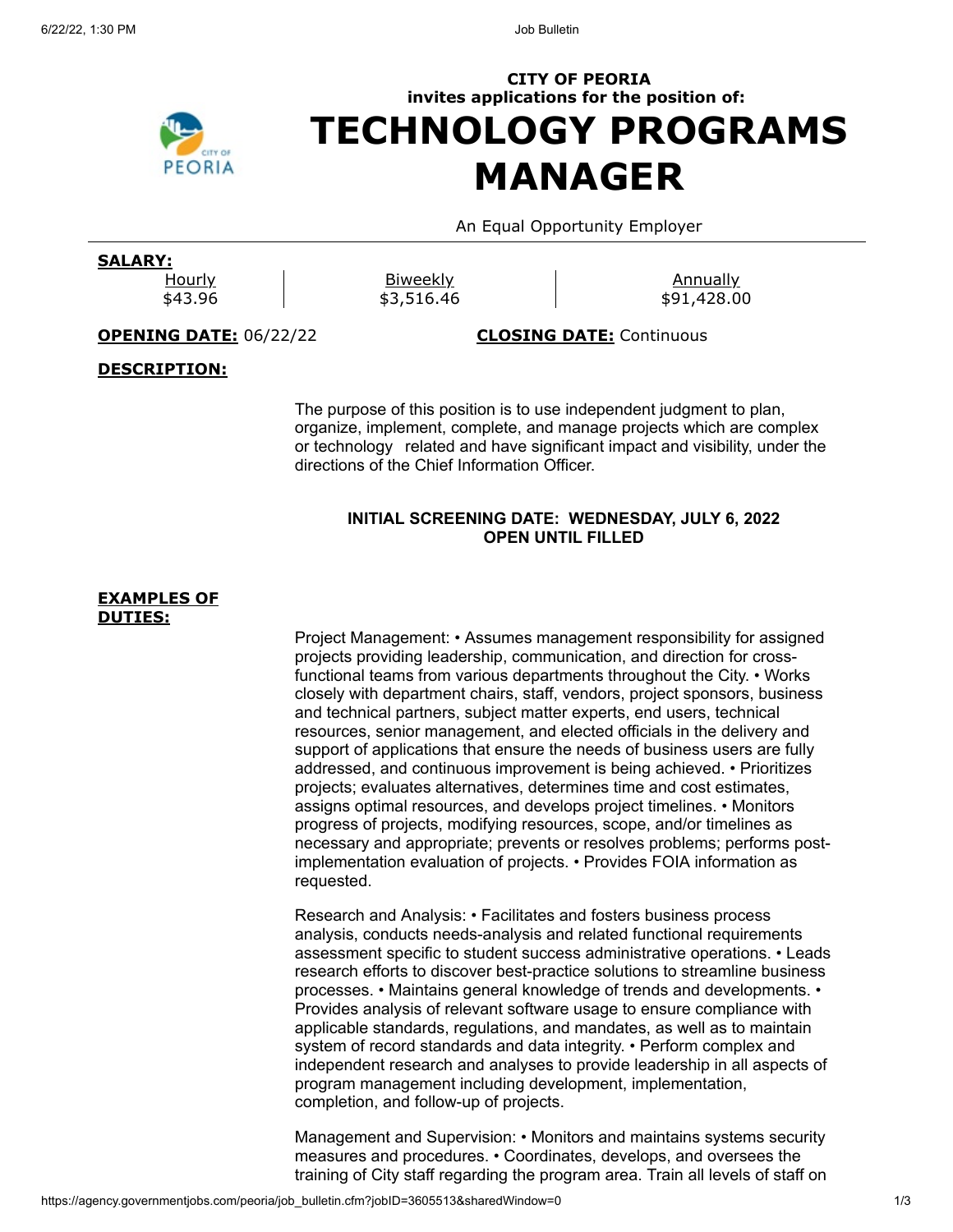system/project functionality. • Develops reports and/or report specifications to support strategic decision making and to measure performance of software and business practice projects according to key success measures. • Provides leadership for support personnel assigned to the program area. Train, evaluate, and provide work direction to personnel as assigned. • Ensures direct reports are meeting expectations and completing tasks.

Grants administration and Fiscal Responsibility: • Administers grants by writing Council Communication for grant approvals; purchasing items in accordance with grant guidelines; invoicing state and sub recipients for reimbursement; and tracking database for expenses and payments.

### **MINIMUM QUALIFICATIONS:**

Bachelor's degree from an accredited four-year college or university; valid state driver's license and three years up to and including five years progressively responsible related experience required. Any equivalent combination of education, training, and experience which provides the required knowledge, skills, and abilities to perform the essential functions of the job considered.

### **SUPPLEMENTAL INFORMATION:**

-Description of Minimum Job Requirements Formal Education Work requires broad knowledge in a general professional or technical field. Knowledge is normally acquired through four years of college resulting in a bachelor's degree or equivalent. Experience Over three years up to and including five years. Supervision Work requires supervising and monitoring performance for a regular group of employees or department including providing input or hiring/disciplinary actions and work objectives/effectiveness, performance evaluations, and realigning work as needed. A first line supervisor typically performs these functions. Human Collaboration Skills Interactions have significant impact and may involve recommendations regarding potential policy development and implementation. Position evaluates customer satisfaction, develops cooperative associations, and utilizes resources to continuously improve customer satisfaction. Freedom to Act Receives Limited Direction: This job title normally performs the duty assignment according to his or her own judgment, requesting supervisory assistance only when necessary. Special projects are managed with little oversight and assignments may be reviewed upon completion. Performance reviewed periodically. Technical Skills Advanced Skills and Knowledge: Work requires advanced skills and knowledge in approaches and systems, which affect the design and implementation of major programs and/or processes organization wide. Independent judgment and decision-making abilities are necessary to apply technical skills effectively. Fiscal Responsibility This job title oversees budget preparation of a division or department budget. Reviews and approves expenditures of significant budgeted funds for the department or does research and prepares recommendations for organization-wide budget expenditures. Reading Advanced - Ability to read literature, books, reviews, scientific or technical journals, abstracts, financial reports, and/or legal documents. Ordinarily, such education is obtained in at the college level or above. However, it may be obtained from experience and self-study. Math Intermediate - Ability to deal with system of real numbers; practical application of fractions, percentages,